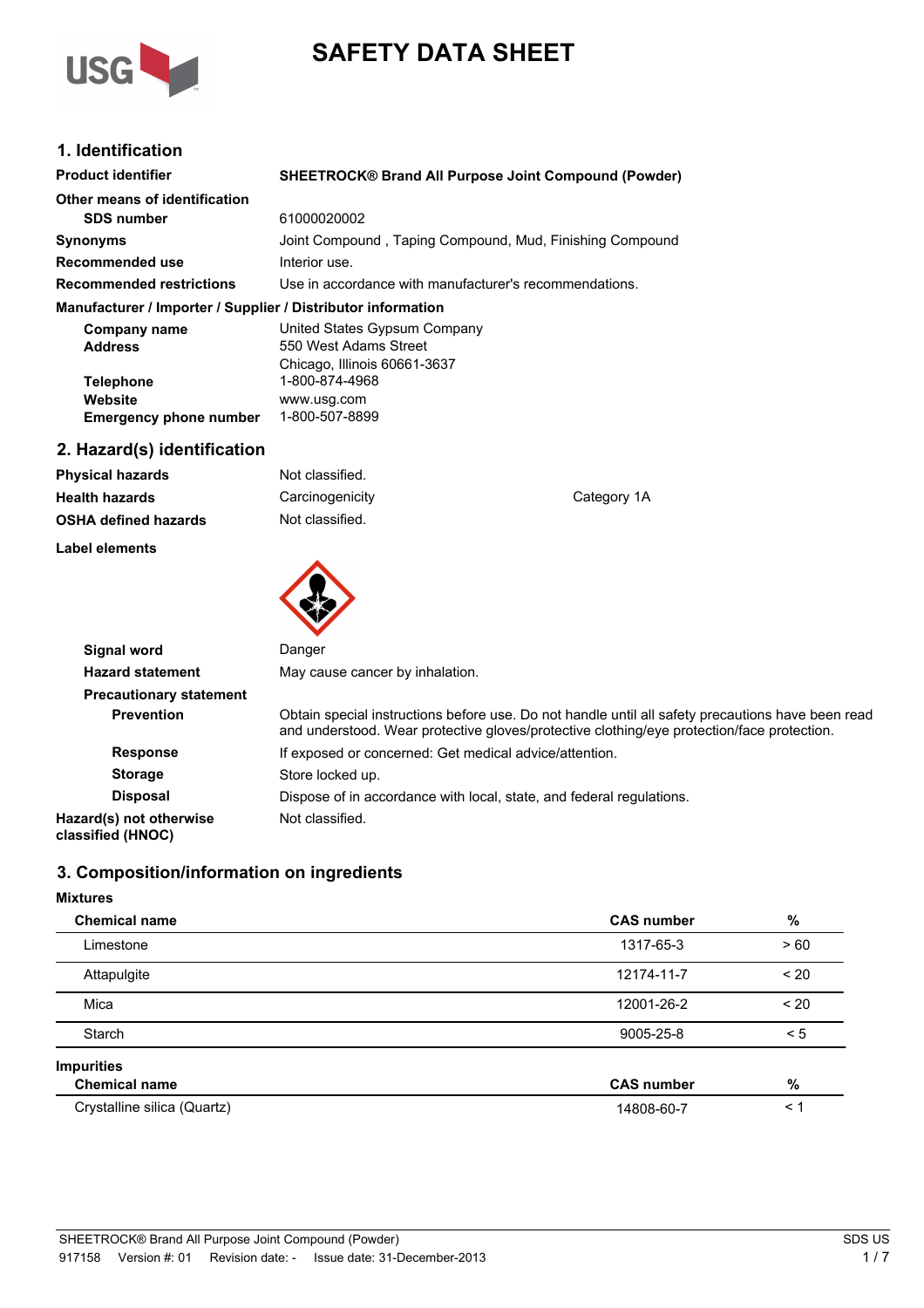**Composition comments** All concentrations are in percent by weight unless ingredient is a gas.

Raw materials in this product contain respirable crystalline silica as an impurity. The weight percent of respirable crystalline silica found in this product is <1.0%. Exposures to respirable crystalline silica during the normal use of this product must be determined by workplace hygiene testing.

#### **4. First-aid measures**

| <b>Inhalation</b>                                                            | Dust irritates the respiratory system, and may cause coughing and difficulties in breathing. Move<br>injured person into fresh air and keep person calm under observation. Get medical attention if<br>symptoms persist. |
|------------------------------------------------------------------------------|--------------------------------------------------------------------------------------------------------------------------------------------------------------------------------------------------------------------------|
| <b>Skin contact</b>                                                          | Contact with dust: Rinse area with plenty of water. Get medical attention if irritation develops or<br>persists.                                                                                                         |
| Eye contact                                                                  | Dust in the eyes: Do not rub eyes. Flush thoroughly with water. If irritation occurs, get medical<br>assistance.                                                                                                         |
| Ingestion                                                                    | Rinse mouth. Get medical attention if symptoms occur.                                                                                                                                                                    |
| <b>Most important</b><br>symptoms/effects, acute and<br>delayed              | Under normal conditions of intended use, this material does not pose a risk to health. Dust may<br>irritate throat and respiratory system and cause coughing.                                                            |
| Indication of immediate<br>medical attention and special<br>treatment needed | Provide general supportive measures and treat symptomatically.                                                                                                                                                           |
| <b>General information</b>                                                   | Ensure that medical personnel are aware of the material(s) involved.                                                                                                                                                     |
| 5. Fire-fighting measures                                                    |                                                                                                                                                                                                                          |
| Suitable extinguishing media                                                 | Use fire-extinguishing media appropriate for surrounding materials.                                                                                                                                                      |

| www.communication.com/www.com/www.com/www.com/www.com/www.com/                                                                                                                                                            |
|---------------------------------------------------------------------------------------------------------------------------------------------------------------------------------------------------------------------------|
| Not applicable.                                                                                                                                                                                                           |
| Not a fire hazard.                                                                                                                                                                                                        |
| Selection of respiratory protection for firefighting: follow the general fire precautions indicated in<br>the workplace. Self-contained breathing apparatus and full protective clothing must be worn in<br>case of fire. |
| Use standard firefighting procedures and consider the hazards of other involved materials.                                                                                                                                |
|                                                                                                                                                                                                                           |

**Specific methods** Cool material exposed to heat with water spray and remove it if no risk is involved.

#### **6. Accidental release measures**

| <b>Personal precautions,</b><br>protective equipment and<br>emergency procedures | See Section 8 of the SDS for Personal Protective Equipment.                                                                                                                                                                            |
|----------------------------------------------------------------------------------|----------------------------------------------------------------------------------------------------------------------------------------------------------------------------------------------------------------------------------------|
| <b>Methods and materials for</b><br>containment and cleaning up                  | Vacuum up the spilled material. Vacuums used for this purpose should be equipped with HEPA<br>filters. Collect in approved containers and seal securely. Containers must be labeled. For waste<br>disposal, see Section 13 of the SDS. |
| <b>Environmental precautions</b>                                                 | Avoid discharge to drains, sewers, and other water systems.                                                                                                                                                                            |
| 7. Handling and storage                                                          |                                                                                                                                                                                                                                        |
| Precautions for safe handling                                                    | Minimize dust production when mixing, sanding, or opening and closing bags. Avoid inhalation of                                                                                                                                        |

#### dust. Wear appropriate personal protective equipment. Wash hands after handling. Observe good industrial hygiene practices and use appropriate lifting techniques. **Conditions for safe storage,** Store in a cool, dry, well-ventilated place. Store in a closed container away from incompatible

**including any incompatibilities** materials. Protect from moisture. Keep away from heat. Do not use if material has spoiled, i.e., there is a moldy appearance or an unpleasant odor. Keep containers closed when not in use.

### **8. Exposure controls/personal protection**

#### **Occupational exposure limits**

**US. OSHA Table Z-1 Limits for Air Contaminants (29 CFR 1910.1000)**

| <b>Components</b>         | Type       | Value             | Form                 |
|---------------------------|------------|-------------------|----------------------|
| Limestone (CAS 1317-65-3) | <b>PEL</b> | $5 \text{ mg/m}$  | Respirable fraction. |
|                           |            | $15 \text{ mg/m}$ | Total dust.          |
| Starch (CAS 9005-25-8)    | PEL        | $5 \text{ mg/m}$  | Respirable fraction. |
|                           |            | $15 \text{ mg/m}$ | Total dust.          |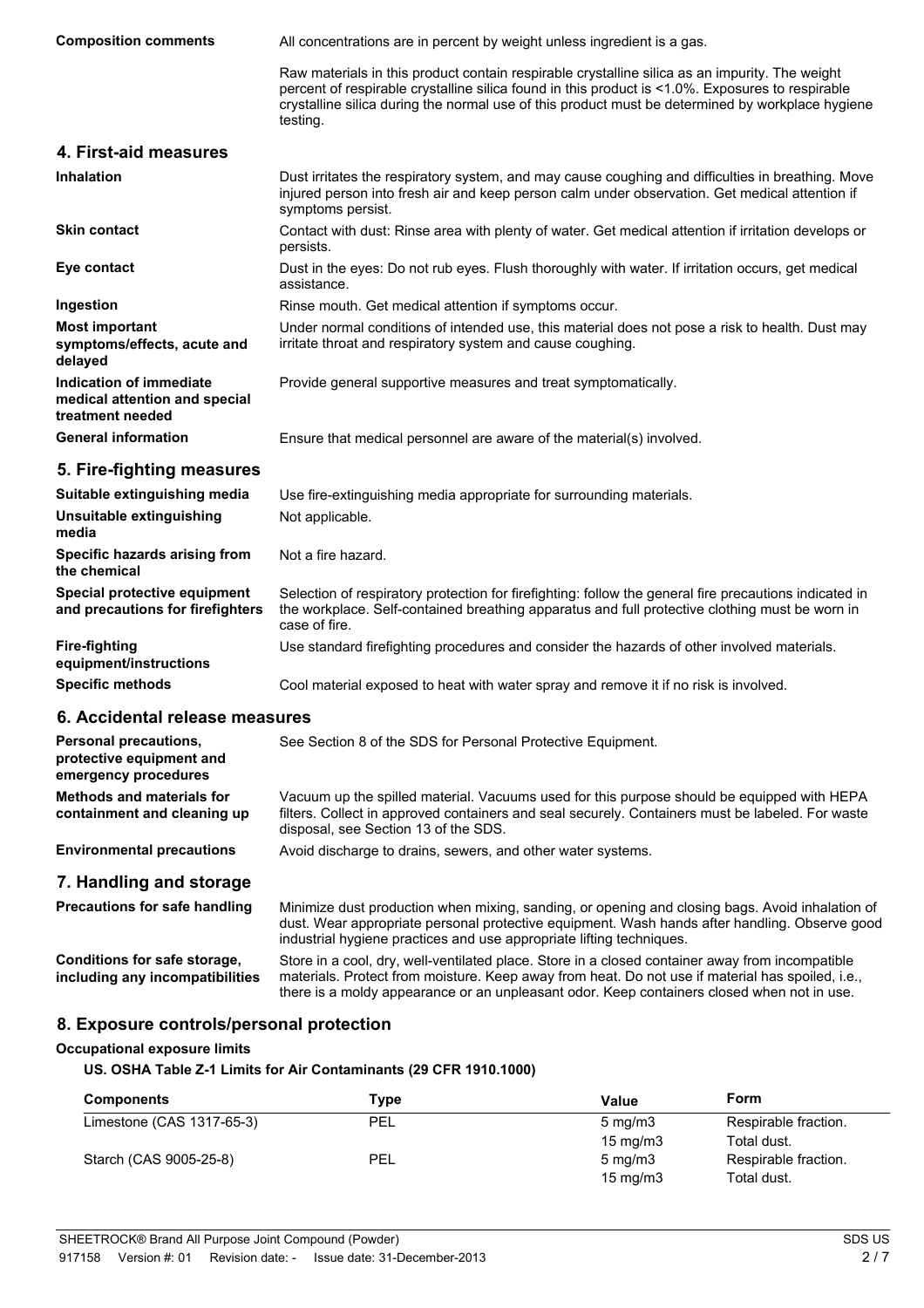### **US. OSHA Table Z-3 (29 CFR 1910.1000)**

| <b>Components</b>                               | <b>Type</b>                                                                                                                                                                                                                                                                                                                                                                                                                                                                                                                                                                                                                                                                                              | <b>Value</b>    |                      |
|-------------------------------------------------|----------------------------------------------------------------------------------------------------------------------------------------------------------------------------------------------------------------------------------------------------------------------------------------------------------------------------------------------------------------------------------------------------------------------------------------------------------------------------------------------------------------------------------------------------------------------------------------------------------------------------------------------------------------------------------------------------------|-----------------|----------------------|
| Mica (CAS 12001-26-2)                           | <b>TWA</b>                                                                                                                                                                                                                                                                                                                                                                                                                                                                                                                                                                                                                                                                                               | 20 mppcf        |                      |
| <b>Impurities</b>                               | <b>Type</b>                                                                                                                                                                                                                                                                                                                                                                                                                                                                                                                                                                                                                                                                                              | <b>Value</b>    | <b>Form</b>          |
| Crystalline silica (Quartz)<br>(CAS 14808-60-7) | <b>TWA</b>                                                                                                                                                                                                                                                                                                                                                                                                                                                                                                                                                                                                                                                                                               | $0.3$ mg/m $3$  | Total dust.          |
|                                                 |                                                                                                                                                                                                                                                                                                                                                                                                                                                                                                                                                                                                                                                                                                          | $0.1$ mg/m $3$  | Respirable.          |
|                                                 |                                                                                                                                                                                                                                                                                                                                                                                                                                                                                                                                                                                                                                                                                                          | 2.4 mppcf       | Respirable.          |
| <b>US. ACGIH Threshold Limit Values</b>         |                                                                                                                                                                                                                                                                                                                                                                                                                                                                                                                                                                                                                                                                                                          |                 |                      |
| <b>Components</b>                               | <b>Type</b>                                                                                                                                                                                                                                                                                                                                                                                                                                                                                                                                                                                                                                                                                              | <b>Value</b>    | <b>Form</b>          |
| Mica (CAS 12001-26-2)                           | <b>TWA</b>                                                                                                                                                                                                                                                                                                                                                                                                                                                                                                                                                                                                                                                                                               | $3$ mg/m $3$    | Respirable fraction. |
| Starch (CAS 9005-25-8)                          | <b>TWA</b>                                                                                                                                                                                                                                                                                                                                                                                                                                                                                                                                                                                                                                                                                               | 10 mg/m3        |                      |
| <b>Impurities</b>                               | <b>Type</b>                                                                                                                                                                                                                                                                                                                                                                                                                                                                                                                                                                                                                                                                                              | <b>Value</b>    | Form                 |
| Crystalline silica (Quartz)<br>(CAS 14808-60-7) | <b>TWA</b>                                                                                                                                                                                                                                                                                                                                                                                                                                                                                                                                                                                                                                                                                               | $0.025$ mg/m3   | Respirable fraction. |
|                                                 | US NIOSH Pocket Guide to Chemical Hazards: Recommended exposure limit (REL)                                                                                                                                                                                                                                                                                                                                                                                                                                                                                                                                                                                                                              |                 |                      |
| <b>Components</b>                               | <b>Type</b>                                                                                                                                                                                                                                                                                                                                                                                                                                                                                                                                                                                                                                                                                              | Value           | <b>Form</b>          |
| Limestone (CAS 1317-65-3)                       | <b>TWA</b>                                                                                                                                                                                                                                                                                                                                                                                                                                                                                                                                                                                                                                                                                               | 5 mg/m3         | Respirable.          |
|                                                 |                                                                                                                                                                                                                                                                                                                                                                                                                                                                                                                                                                                                                                                                                                          | 10 mg/m3        | Total                |
| Mica (CAS 12001-26-2)                           | <b>TWA</b>                                                                                                                                                                                                                                                                                                                                                                                                                                                                                                                                                                                                                                                                                               | $3$ mg/m $3$    | Respirable.          |
| Starch (CAS 9005-25-8)                          | TWA                                                                                                                                                                                                                                                                                                                                                                                                                                                                                                                                                                                                                                                                                                      | $5$ mg/m $3$    | Respirable.          |
|                                                 |                                                                                                                                                                                                                                                                                                                                                                                                                                                                                                                                                                                                                                                                                                          | 10 mg/m3        | Total                |
| <b>Impurities</b>                               | <b>Type</b>                                                                                                                                                                                                                                                                                                                                                                                                                                                                                                                                                                                                                                                                                              | <b>Value</b>    | <b>Form</b>          |
| Crystalline silica (Quartz)<br>(CAS 14808-60-7) | <b>TWA</b>                                                                                                                                                                                                                                                                                                                                                                                                                                                                                                                                                                                                                                                                                               | $0.05$ mg/m $3$ | Respirable dust.     |
| <b>Biological limit values</b>                  | No biological exposure limits noted for the ingredient(s).                                                                                                                                                                                                                                                                                                                                                                                                                                                                                                                                                                                                                                               |                 |                      |
| Appropriate engineering<br>controls             | Provide sufficient ventilation for operations causing dust formation. Observe occupational<br>exposure limits and minimize the risk of exposure.                                                                                                                                                                                                                                                                                                                                                                                                                                                                                                                                                         |                 |                      |
|                                                 | Individual protection measures, such as personal protective equipment                                                                                                                                                                                                                                                                                                                                                                                                                                                                                                                                                                                                                                    |                 |                      |
| <b>Eye/face protection</b>                      | Wear approved safety goggles.                                                                                                                                                                                                                                                                                                                                                                                                                                                                                                                                                                                                                                                                            |                 |                      |
|                                                 |                                                                                                                                                                                                                                                                                                                                                                                                                                                                                                                                                                                                                                                                                                          |                 |                      |
| <b>Skin protection</b>                          |                                                                                                                                                                                                                                                                                                                                                                                                                                                                                                                                                                                                                                                                                                          |                 |                      |
| <b>Hand protection</b>                          | It is a good industrial hygiene practice to minimize skin contact. For prolonged or repeated skin<br>contact use suitable protective gloves.                                                                                                                                                                                                                                                                                                                                                                                                                                                                                                                                                             |                 |                      |
| <b>Other</b>                                    | Normal work clothing (long sleeved shirts and long pants) is recommended.                                                                                                                                                                                                                                                                                                                                                                                                                                                                                                                                                                                                                                |                 |                      |
| <b>Respiratory protection</b>                   | If engineering controls do not maintain airborne concentrations below recommended exposure<br>limits (where applicable) or to an acceptable level (in countries where exposure limits have not<br>been established), an approved respirator must be worn. Use a NIOSH/MSHA approved air<br>purifying respirator as needed to control exposure. Consult with respirator manufacturer to<br>determine respirator selection, use, and limitations. Use positive pressure, air-supplied respirator<br>for uncontrolled releases or when air purifying respirator limitations may be exceeded. Follow<br>respirator protection program requirements (OSHA 1910.134 and ANSI Z88.2) for all respirator<br>use. |                 |                      |
| <b>Thermal hazards</b>                          | None.                                                                                                                                                                                                                                                                                                                                                                                                                                                                                                                                                                                                                                                                                                    |                 |                      |
| <b>General hygiene</b><br>considerations        | Always observe good personal hygiene measures, such as washing after handling the material<br>and before eating, drinking, and/or smoking. Routinely wash work clothing and protective<br>equipment separately from regular wash. Observe any medical surveillance requirements.                                                                                                                                                                                                                                                                                                                                                                                                                         |                 |                      |
| 9. Physical and chemical properties             |                                                                                                                                                                                                                                                                                                                                                                                                                                                                                                                                                                                                                                                                                                          |                 |                      |

| Appearance            |                     |
|-----------------------|---------------------|
| <b>Physical state</b> | Solid.              |
| Form                  | Powder.             |
| Color                 | White to off-white. |
| Odor                  | Low to no odor.     |
| Odor threshold        | Not applicable.     |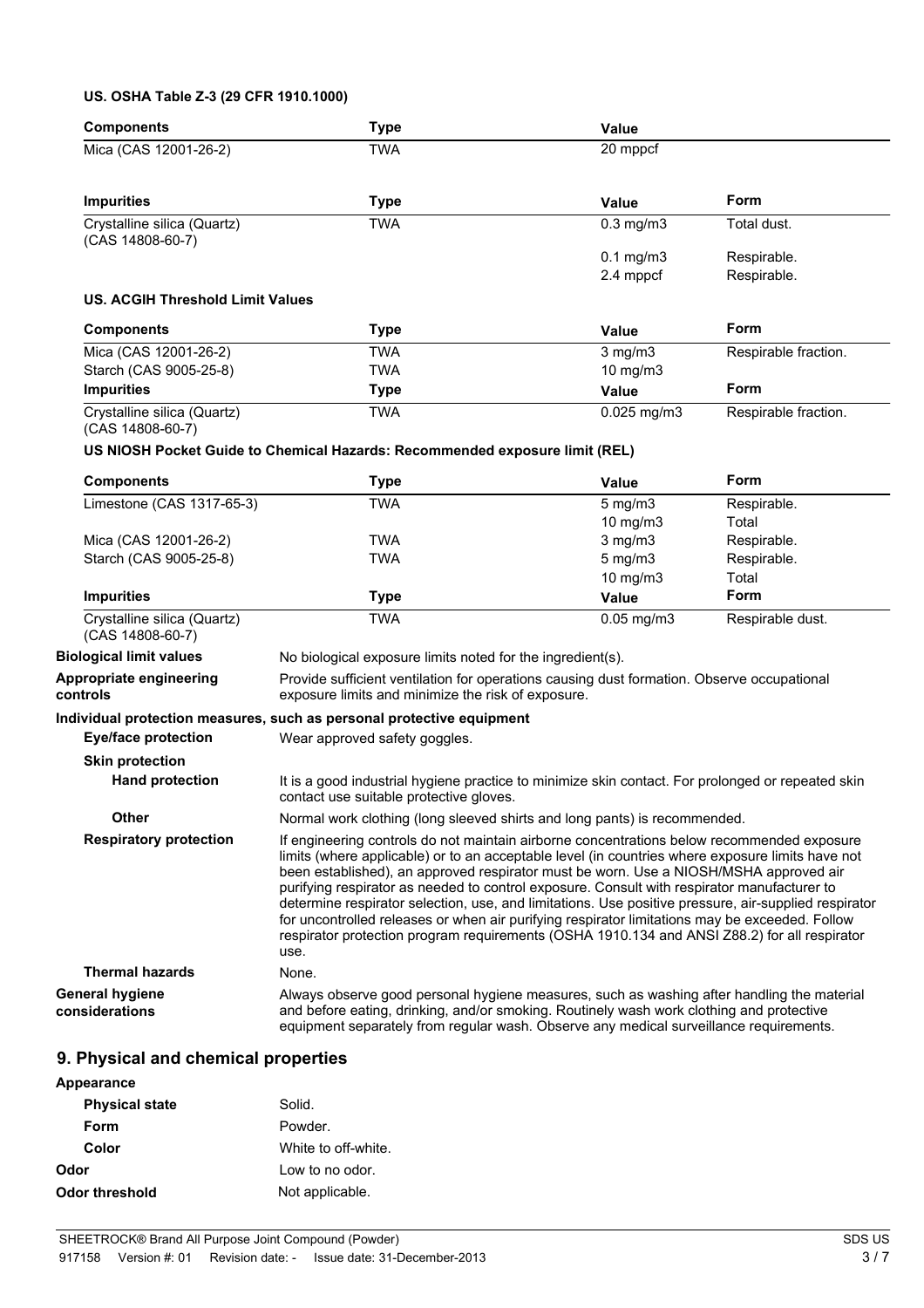| pH                                                | $7.5 - 9.9$                  |
|---------------------------------------------------|------------------------------|
| <b>Melting point/freezing point</b>               | Not applicable.              |
| Initial boiling point and boiling<br>range        | Not applicable.              |
| <b>Flash point</b>                                | Not applicable.              |
| <b>Evaporation rate</b>                           | Not applicable.              |
| Flammability (solid, gas)                         | Not applicable.              |
| Upper/lower flammability or explosive limits      |                              |
| <b>Flammability limit - lower</b><br>(%)          | Not applicable.              |
| <b>Flammability limit - upper</b><br>(%)          | Not applicable.              |
| Explosive limit - lower (%)                       | Not applicable.              |
| Explosive limit - upper (%)                       | Not applicable.              |
| Vapor pressure                                    | Not applicable.              |
| <b>Vapor density</b>                              | Not applicable.              |
| <b>Relative density</b>                           | $1.4 - 1.8$ (H2O=1)          |
| Solubility(ies)                                   | Soluble in water.            |
| <b>Partition coefficient</b><br>(n-octanol/water) | Not applicable.              |
| <b>Auto-ignition temperature</b>                  | Not applicable.              |
| <b>Decomposition temperature</b>                  | Not applicable.              |
| <b>Viscosity</b>                                  | Not applicable.              |
| <b>Other information</b>                          |                              |
| <b>Bulk density</b>                               | 90 - 112 lbs/ft <sup>3</sup> |
| VOC (Weight %)                                    | None detected.               |
| $\overline{AB}$ $\overline{BC}$<br>$-14.1 - 14.$  |                              |

### **10. Stability and reactivity**

| <b>Reactivity</b>                            | The product is stable and non-reactive under normal conditions of use, storage and transport.           |  |  |
|----------------------------------------------|---------------------------------------------------------------------------------------------------------|--|--|
| <b>Chemical stability</b>                    | Material is stable under normal conditions.                                                             |  |  |
| <b>Possibility of hazardous</b><br>reactions | Hazardous polymerization does not occur.                                                                |  |  |
| <b>Conditions to avoid</b>                   | Exposure to moisture.                                                                                   |  |  |
| Incompatible materials                       | None known.                                                                                             |  |  |
| <b>Hazardous decomposition</b><br>products   | Above 1472°F (800°C) limestone (CaCO3) can decompose to lime (CaO) and release carbon<br>dioxide (CO2). |  |  |

### **11. Toxicological information**

| Information on likely routes of exposure                                           |                                                                                                                                                                            |
|------------------------------------------------------------------------------------|----------------------------------------------------------------------------------------------------------------------------------------------------------------------------|
| Ingestion                                                                          | May cause discomfort if swallowed.                                                                                                                                         |
| <b>Inhalation</b>                                                                  | Inhalation of dusts may cause respiratory irritation. Prolonged and repeated exposure to airborne<br>respirable crystalline silica can cause silicosis and/or lung cancer. |
| <b>Skin contact</b>                                                                | Under normal conditions of intended use, this material does not pose a skin hazard.                                                                                        |
| Eye contact                                                                        | Direct contact with airborne particulates may cause temporary irritation.                                                                                                  |
| Symptoms related to the<br>physical, chemical and<br>toxicological characteristics | Dust may irritate eyes and mucous membranes of the nose, throat and upper respiratory system<br>causing sneezing and/or coughing.                                          |
| Information on toxicological effects                                               |                                                                                                                                                                            |
| Acute toxicity                                                                     | Not expected to be a hazard under normal conditions of intended use.                                                                                                       |
| Skin corrosion/irritation                                                          | Prolonged or repeated skin contact may cause drying, cracking, or irritation.                                                                                              |
| Serious eye damage/eye<br>irritation                                               | Direct contact with eyes may cause temporary irritation.                                                                                                                   |
| <b>Respiratory sensitization</b>                                                   | Not a respiratory sensitizer.                                                                                                                                              |
| Skin sensitization                                                                 | This product is not expected to cause skin sensitization.                                                                                                                  |
|                                                                                    |                                                                                                                                                                            |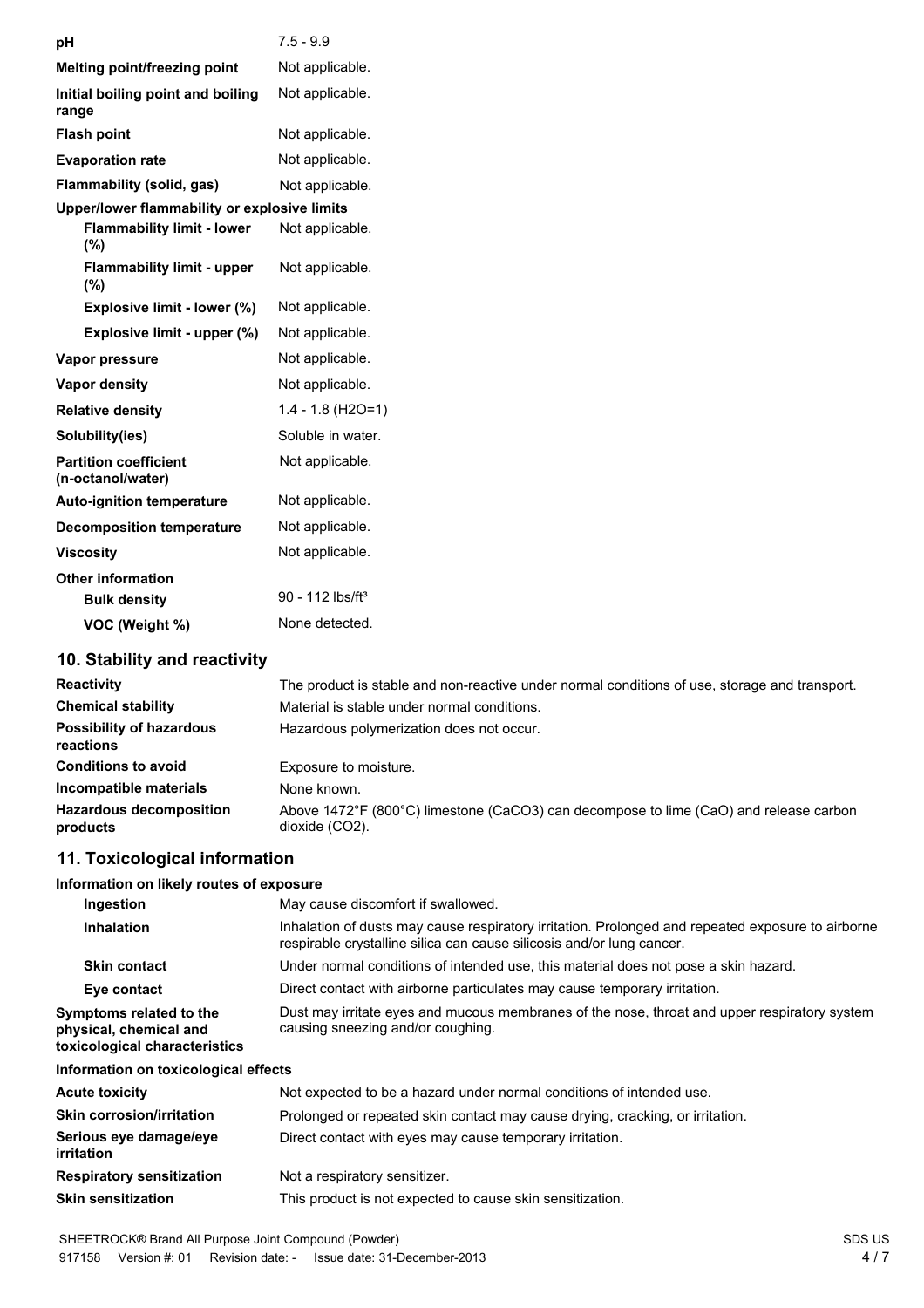| Germ cell mutagenicity                                 | Data does not suggest that this product or any components present at greater than 0.1% are<br>mutagenic or genotoxic.                                                                                                                                                                                                                                                                                                                                                                                                                                                                                                                          |                                                                                            |  |
|--------------------------------------------------------|------------------------------------------------------------------------------------------------------------------------------------------------------------------------------------------------------------------------------------------------------------------------------------------------------------------------------------------------------------------------------------------------------------------------------------------------------------------------------------------------------------------------------------------------------------------------------------------------------------------------------------------------|--------------------------------------------------------------------------------------------|--|
| Carcinogenicity                                        | Repeated and prolonged exposure to high levels of respirable crystalline silica may cause cancer.                                                                                                                                                                                                                                                                                                                                                                                                                                                                                                                                              |                                                                                            |  |
| IARC Monographs. Overall Evaluation of Carcinogenicity |                                                                                                                                                                                                                                                                                                                                                                                                                                                                                                                                                                                                                                                |                                                                                            |  |
| Attapulgite (CAS 12174-11-7)                           |                                                                                                                                                                                                                                                                                                                                                                                                                                                                                                                                                                                                                                                | 2B Possibly carcinogenic to humans.<br>3 Not classifiable as to carcinogenicity to humans. |  |
| Crystalline silica (Quartz) (CAS 14808-60-7)           |                                                                                                                                                                                                                                                                                                                                                                                                                                                                                                                                                                                                                                                | 1 Carcinogenic to humans.                                                                  |  |
| <b>NTP Report on Carcinogens</b>                       |                                                                                                                                                                                                                                                                                                                                                                                                                                                                                                                                                                                                                                                |                                                                                            |  |
| Crystalline silica (Quartz) (CAS 14808-60-7)           |                                                                                                                                                                                                                                                                                                                                                                                                                                                                                                                                                                                                                                                | Known To Be Human Carcinogen.                                                              |  |
| <b>Reproductive toxicity</b>                           | Not expected to be a reproductive hazard.                                                                                                                                                                                                                                                                                                                                                                                                                                                                                                                                                                                                      |                                                                                            |  |
| Specific target organ toxicity -<br>single exposure    | No data available, but none expected.                                                                                                                                                                                                                                                                                                                                                                                                                                                                                                                                                                                                          |                                                                                            |  |
| Specific target organ toxicity -<br>repeated exposure  | Not classified. For detailed information, see section 16.                                                                                                                                                                                                                                                                                                                                                                                                                                                                                                                                                                                      |                                                                                            |  |
| <b>Aspiration hazard</b>                               | Due to the physical form of the product it is not an aspiration hazard.                                                                                                                                                                                                                                                                                                                                                                                                                                                                                                                                                                        |                                                                                            |  |
| <b>Chronic effects</b>                                 | Prolonged and routine inhalation of high levels of respirable crystalline silica particles can lead to<br>the lung disease known as silicosis. Some studies show excess numbers of cases of scleroderma,<br>connective tissue disorders, lupus, rheumatoid arthritis, chronic kidney diseases and end-stage<br>kidney disease in workers exposed to respirable crystalline silica. Pre-existing skin and respiratory<br>conditions including dermatitis, asthma and chronic lung disease might be aggravated by<br>exposure. Occupational exposure to respirable dust and respirable crystalline silica should be<br>monitored and controlled. |                                                                                            |  |
|                                                        |                                                                                                                                                                                                                                                                                                                                                                                                                                                                                                                                                                                                                                                |                                                                                            |  |

### **12. Ecological information**

| <b>Ecotoxicity</b>               | The product is not classified as environmentally hazardous. However, this does not exclude the<br>possibility that large or frequent spills can have a harmful or damaging effect on the environment. |
|----------------------------------|-------------------------------------------------------------------------------------------------------------------------------------------------------------------------------------------------------|
| Persistence and degradability    | No data available.                                                                                                                                                                                    |
| <b>Bioaccumulative potential</b> | Bioaccumulation is not expected.                                                                                                                                                                      |
| Mobility in soil                 | No data available.                                                                                                                                                                                    |
| Other adverse effects            | None expected.                                                                                                                                                                                        |

### **13. Disposal considerations**

| <b>Disposal instructions</b>             | Dispose in accordance with applicable federal, state, and local regulations. Recycle responsibly, |
|------------------------------------------|---------------------------------------------------------------------------------------------------|
| Local disposal regulations               | Dispose of in accordance with local regulations.                                                  |
| Hazardous waste code                     | Not regulated.                                                                                    |
| Waste from residues / unused<br>products | Dispose of in accordance with local regulations.                                                  |
| <b>Contaminated packaging</b>            | Dispose of in accordance with local regulations.                                                  |

### **14. Transport information**

### **DOT**

Not regulated as a hazardous material by DOT.

## **IATA**

Not regulated as a dangerous good.

#### **IMDG**

Not regulated as a dangerous good.

**Transport in bulk according to Annex II of MARPOL 73/78 and the IBC Code** Not applicable.

### **15. Regulatory information**

**US federal regulations** This product is a "Hazardous Chemical" as defined by the OSHA Hazard Communication Standard, 29 CFR 1910.1200.

### **TSCA Section 12(b) Export Notification (40 CFR 707, Subpt. D)**

Not regulated.

**US. OSHA Specifically Regulated Substances (29 CFR 1910.1001-1050)** Not listed.

## **CERCLA Hazardous Substance List (40 CFR 302.4)**

Not listed.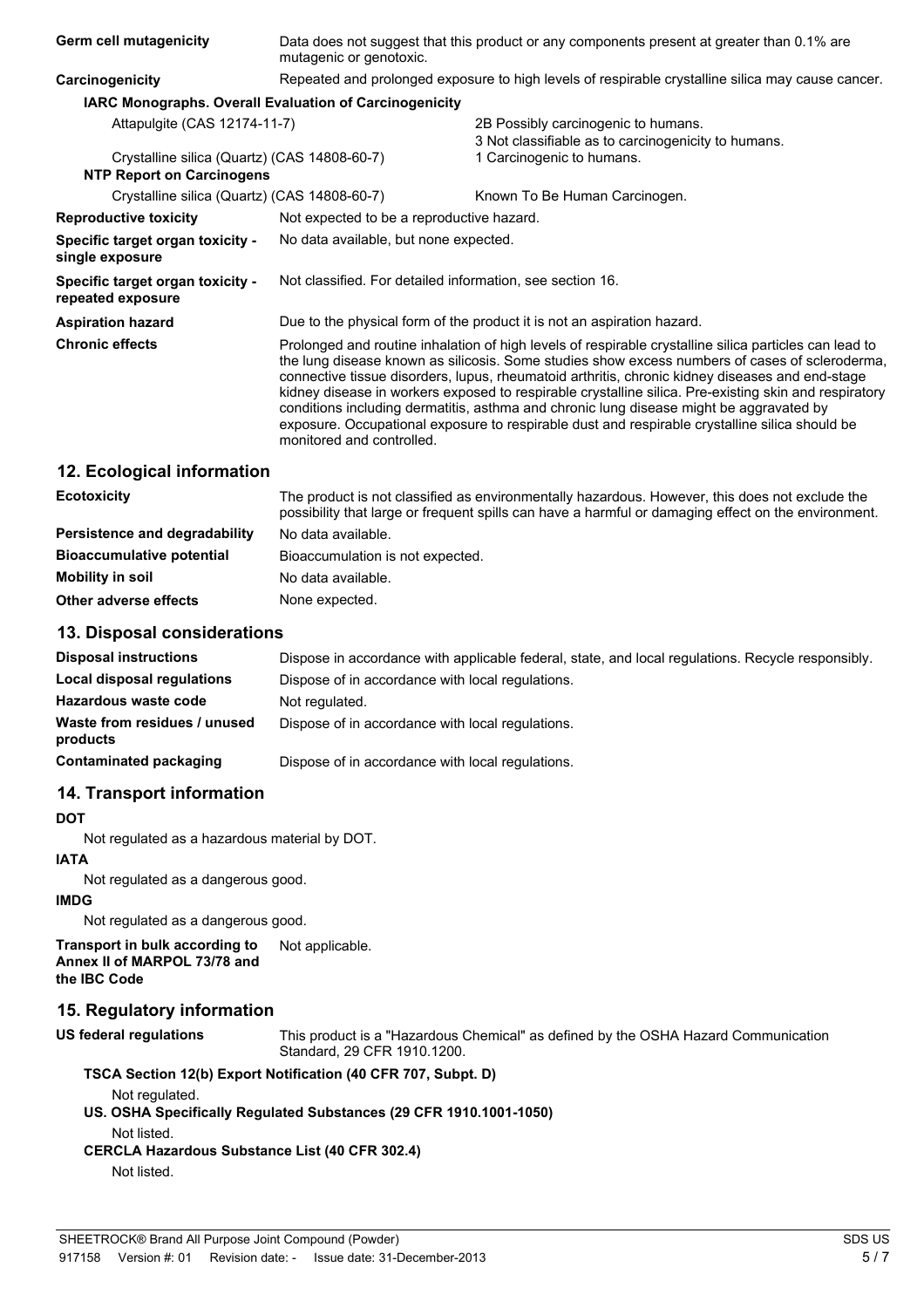### **Superfund Amendments and Reauthorization Act of 1986 (SARA)**

| <b>Hazard categories</b>                                                                                                     | Immediate Hazard - Yes<br>Delayed Hazard - Yes<br>Fire Hazard - No<br>Pressure Hazard - No<br>Reactivity Hazard - No                                                                                                                                                   |                        |
|------------------------------------------------------------------------------------------------------------------------------|------------------------------------------------------------------------------------------------------------------------------------------------------------------------------------------------------------------------------------------------------------------------|------------------------|
| <b>SARA 302 Extremely</b><br>hazardous substance                                                                             | No                                                                                                                                                                                                                                                                     |                        |
| SARA 311/312 Hazardous<br>chemical                                                                                           | Yes                                                                                                                                                                                                                                                                    |                        |
| SARA 313 (TRI reporting)<br>Not regulated.                                                                                   |                                                                                                                                                                                                                                                                        |                        |
| <b>Other federal regulations</b>                                                                                             |                                                                                                                                                                                                                                                                        |                        |
| Not regulated.                                                                                                               | Clean Air Act (CAA) Section 112 Hazardous Air Pollutants (HAPs) List                                                                                                                                                                                                   |                        |
| Not regulated.                                                                                                               | Clean Air Act (CAA) Section 112(r) Accidental Release Prevention (40 CFR 68.130)                                                                                                                                                                                       |                        |
| <b>Safe Drinking Water Act</b><br>(SDWA)                                                                                     | Not regulated.                                                                                                                                                                                                                                                         |                        |
| <b>Food and Drug</b><br><b>Administration (FDA)</b>                                                                          | Not regulated.                                                                                                                                                                                                                                                         |                        |
| <b>US state regulations</b>                                                                                                  |                                                                                                                                                                                                                                                                        |                        |
| US. Massachusetts RTK - Substance List                                                                                       |                                                                                                                                                                                                                                                                        |                        |
| Crystalline silica (Quartz) (CAS 14808-60-7)<br>Limestone (CAS 1317-65-3)<br>Mica (CAS 12001-26-2)<br>Starch (CAS 9005-25-8) |                                                                                                                                                                                                                                                                        |                        |
|                                                                                                                              | US. New Jersey Worker and Community Right-to-Know Act                                                                                                                                                                                                                  |                        |
| Not regulated.                                                                                                               |                                                                                                                                                                                                                                                                        |                        |
| US. Pennsylvania RTK - Hazardous Substances                                                                                  |                                                                                                                                                                                                                                                                        |                        |
| Crystalline silica (Quartz) (CAS 14808-60-7)<br>Limestone (CAS 1317-65-3)<br>Mica (CAS 12001-26-2)<br>Starch (CAS 9005-25-8) |                                                                                                                                                                                                                                                                        |                        |
| <b>US. Rhode Island RTK</b>                                                                                                  |                                                                                                                                                                                                                                                                        |                        |
| Not regulated.                                                                                                               |                                                                                                                                                                                                                                                                        |                        |
| US. California Proposition 65                                                                                                |                                                                                                                                                                                                                                                                        |                        |
|                                                                                                                              | WARNING: This product contains a chemical known to the State of California to cause cancer.                                                                                                                                                                            |                        |
|                                                                                                                              | US - California Proposition 65 - Carcinogens & Reproductive Toxicity (CRT): Listed substance                                                                                                                                                                           |                        |
| Attapulgite (CAS 12174-11-7)                                                                                                 | Crystalline silica (Quartz) (CAS 14808-60-7)                                                                                                                                                                                                                           |                        |
| <b>International Inventories</b>                                                                                             |                                                                                                                                                                                                                                                                        |                        |
| Country(s) or region                                                                                                         | Inventory name                                                                                                                                                                                                                                                         | On inventory (yes/no)* |
| United States & Puerto Rico                                                                                                  | Toxic Substances Control Act (TSCA) Inventory                                                                                                                                                                                                                          | No                     |
| country(s).                                                                                                                  | *A "Yes" indicates this product complies with the inventory requirements administered by the governing country(s).<br>A "No" indicates that one or more components of the product are not listed or exempt from listing on the inventory administered by the governing |                        |

### **16. Other information, including date of preparation or last revision**

| 31-December-2013 |
|------------------|
|                  |
| በ1               |
|                  |